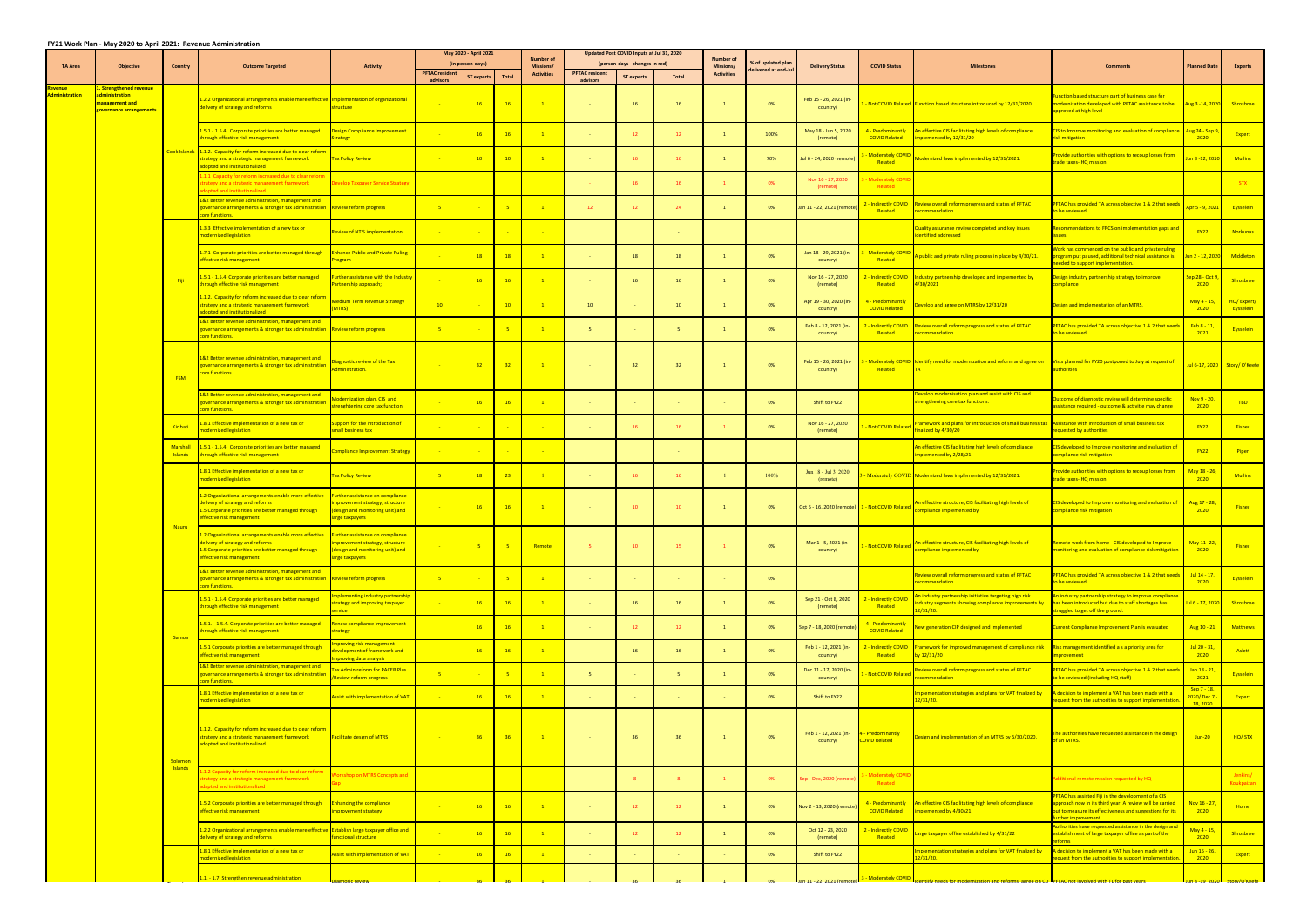|         |                                                                   |                     | management and governance arrangements                                                                                                                                                               |                                                                                                                                             |                |                 |                |                          |                |      |                 |      | $1 + 1 - 22$ , $20 + 11$                                              | Related                                    |                                                                                                                                                                                                                               |                                                                                                                                                                                                               |                                       |                                            |
|---------|-------------------------------------------------------------------|---------------------|------------------------------------------------------------------------------------------------------------------------------------------------------------------------------------------------------|---------------------------------------------------------------------------------------------------------------------------------------------|----------------|-----------------|----------------|--------------------------|----------------|------|-----------------|------|-----------------------------------------------------------------------|--------------------------------------------|-------------------------------------------------------------------------------------------------------------------------------------------------------------------------------------------------------------------------------|---------------------------------------------------------------------------------------------------------------------------------------------------------------------------------------------------------------|---------------------------------------|--------------------------------------------|
|         |                                                                   |                     | L&2 Better revenue administration, management and<br>governance arrangements & stronger tax administration TADAT Assessment                                                                          |                                                                                                                                             |                |                 |                |                          |                |      |                 | 0%   | Shift to FY22                                                         |                                            | ADAT assessment completed by 1/31/21                                                                                                                                                                                          | <b>TADAT Secretariat</b>                                                                                                                                                                                      | <b>FY22</b>                           | Expert/HQ                                  |
|         |                                                                   |                     | <b>Ore functions</b><br>L&2 Better revenue administration, management and<br>vernance arrangements & stronger tax administration TADAT Assessment                                                    |                                                                                                                                             |                | 16              | <b>16</b>      |                          |                | 32   | 32 <sup>2</sup> | 0%   | Mar 8 - 19, 2021 (in-<br>country)                                     | <mark>- Indirectly COVID</mark><br>Related | ADAT assessment completed by 4/31/21                                                                                                                                                                                          | <b>TADAT Secretariat</b>                                                                                                                                                                                      | Mar 8 - 19,<br>2021                   | Expert/HQ                                  |
|         |                                                                   |                     | ore functions.<br>1.5.1.-1.5.4. Corporate priorities are better managed<br>hrough effective risk management                                                                                          | nplementing industry partnership<br>trategy                                                                                                 |                | <b>16</b>       | <b>16</b>      | $\overline{1}$           |                | 12   | 12              | 100% | Jul 20 - Aug 7, 2020<br>(remote)                                      | - Indirectly COVID<br>Related              | n industry partnership initiative implemented targeting<br>high risk industry segments showing compliance                                                                                                                     | An industry partnership strategy to improve compliance<br>has been introduced but due to staff shortages has                                                                                                  | Jun 1 - 12, 2020                      | Shrosbree                                  |
|         |                                                                   | Tonga               | 1.5.2 Corporate priorities are better managed through<br>effective risk management                                                                                                                   | <b>Improving Risk management and</b><br>compliance improvement strategy;                                                                    |                | <b>16</b>       | <b>16</b>      | $\overline{1}$           |                | 16   | 16              | 0%   | Nov 9 - 20, 2020 (in-<br>country)                                     | Related                                    | provements by 12/31/20.<br>Moderately COVID An effective CIS facilitating high levels of compliance<br>implemented by 12/31/20.                                                                                               | ruggled to get off the ground.<br>PFTAC has assisted Fiji in the development of a CIS<br>approach now in its third year. A review will be carried<br>out to measure its effectiveness and suggestions for its | <mark>ug 24 - Sep</mark> 4<br>2020    | Home                                       |
|         |                                                                   |                     | 1&2 Better revenue administration, management and<br>overnance arrangements & stronger tax administration Review reform progress                                                                     |                                                                                                                                             | $-5$           |                 |                | $\overline{1}$           | -5.            |      | -5.             | 0%   | Oct 26 - 30, 2020<br>(remote)                                         | - Indirectly COVID<br>Related              | Review overall reform progress and status of PFTAC<br>ecommendation                                                                                                                                                           | further improvement.<br>PFTAC has provided TA across objective 1 & 2 that needs<br>to be reviewed                                                                                                             | Sep 21 - 25<br>2020                   | <b>Eysselein</b>                           |
|         |                                                                   | Tuvalu              | <b>The functions</b><br>1.2 Organizational arrangements enable more effective<br>lelivery of strategy and reforms<br>.5 Corporate priorities are better managed through<br>effective risk management | <b>Implementation and enhancement</b><br>of compliance improvement<br><mark>strategy, large taxpayers, Improving</mark><br>axpayer services |                | - 9 -           |                | $\blacksquare$           |                | 10   | 10              | 0%   | Sep 1 - 11, 2020 (remote)                                             | Related                                    | Moderately COVID An effective CIS facilitating high levels of compliance<br>implemented by 10/31/20                                                                                                                           | CIS developed to Improve monitoring and evaluation of<br>compliance risk mitigation                                                                                                                           | Jun 15 - 26,<br>2020                  | <b>Fisher</b>                              |
|         |                                                                   |                     | 1 Capacity for reform increased due to clear reform.<br>trategy and a strategic management framework                                                                                                 | <b>PACER Plus Tax Policy</b>                                                                                                                |                | $-9$            |                | $\mathbf{1}$             |                | $-9$ | -9              | 0%   | Mar 15 - 19, 2020 (in-                                                | Not COVID Relate                           |                                                                                                                                                                                                                               |                                                                                                                                                                                                               |                                       | <b>Mullins</b>                             |
|         |                                                                   |                     | 1.5.2 Corporate priorities are better managed through<br><b>effective risk management</b>                                                                                                            | Further assistance with compliance<br>nprovement strategy                                                                                   |                | <b>16</b>       | <b>16</b>      |                          |                | 12   | $12-12$         | 0%   | country)<br>Nov 23 - Dec 4, 2020<br>(remote)                          | Related                                    | - Moderately COVID An effective CIS facilitating high levels of compliance<br>implemented by 12/31/20                                                                                                                         | CIS developed to Improve monitoring and evaluation of<br>compliance risk mitigation                                                                                                                           | lct 5 - 16, 202                       | Shrosbree                                  |
|         |                                                                   |                     | .1.1 Capacity for reform increased due to clear reform<br>strategy and a strategic management framework<br>lopted and institutionalized                                                              | Develop strategic plan                                                                                                                      |                |                 |                |                          |                | 12   | 12              | 0%   | Oct 19 - 30, 2020<br>(remote)                                         | Indirectly COVID<br>Related                | Strategic plan approved and implementation started by<br>12/31/20                                                                                                                                                             | Assistance with development of strategic plans<br>equested by authorities                                                                                                                                     | <b>FY22</b>                           | Russell                                    |
|         |                                                                   | Vanuatu             | 1&2 Better revenue administration, management and<br>overnance arrangements & stronger tax administration TADAT Assessment<br>core functions.                                                        |                                                                                                                                             | 2014           | 16              | <b>16</b>      | $\overline{1}$           | <b>Card</b>    | 32   | 32              | 0%   | Apr 12 - 23, 2021 (in-<br>country)                                    | - Indirectly COVID<br>Related              | ADAT assessment completed by 11/30/20                                                                                                                                                                                         | <b>TADAT Secretariat</b>                                                                                                                                                                                      | Nov 16 - 24<br>2020                   | Expert                                     |
|         |                                                                   |                     | &2 Better revenue administration, management and<br>overnance arrangements & stronger tax administration Review reform progress<br>ore functions.                                                    |                                                                                                                                             | $-5$           |                 |                | $\overline{1}$           |                |      | -5.             | 0%   | Aug 24 - 28, 2020<br>(remote)                                         | - Indirectly COVID<br>Related              | eview overall reform progress and status of PFTAC<br>commendation                                                                                                                                                             | PFTAC has provided TA across objective 1 & 2 that need<br>to be reviewed                                                                                                                                      | Oct 20 - 23,<br>2020, 2020            | Eysselein                                  |
|         |                                                                   |                     | L.2 Organizational arrangements enable more effective Managing Large taxpayers (with<br>delivery of strategy and reforms                                                                             | PITAA)                                                                                                                                      | $\overline{4}$ | 20              | 24             | $\blacksquare$           | $\overline{4}$ | 12   | 16              | 0%   | Oct 2020 (remote)                                                     | <b>Moderately COVID</b><br>Related         | Workshop on LTO delivered by 6/30/2020                                                                                                                                                                                        | Concept of large taxpayer office as key part of mobilizing May 4 to 7,<br>revenue to be understood                                                                                                            | 2020                                  | Scott<br>hrosbree/Eyssel<br><b>ein</b> and |
|         |                                                                   | Regional            | .5 Corporate priorities are better managed through<br>effective risk management                                                                                                                      | <b>Managing Compliance Improvement</b><br><b>Effective Data Analysis</b>                                                                    | $-4$           | 20 <sup>°</sup> | 24             | $\blacksquare$           | $\overline{4}$ | 20   | 24              | 0%   | Apr 19 - 23, 2021 (in-<br>country)                                    | - Moderately COVID<br>Related              | Workshop on CIS delivered by 8/31/2020                                                                                                                                                                                        | IS developed to Improve monitoring and evaluation of<br>ompliance risk mitigation                                                                                                                             | ul 20 -23, 202                        | Aslett/Piper/<br>Eysselein                 |
|         |                                                                   |                     | 1.5 Corporate priorities are better managed through<br>effective risk management                                                                                                                     | <b>Workshop on Compliance</b><br>mprovement Model (with PITAA)                                                                              |                | $\sim 10^{-10}$ |                | <b>Contract Contract</b> |                | 10   | 14              | 0%   | Sep 29 - 30, 2020<br>(remote)                                         | <b>Moderately COVID</b><br>Related         | Vorkshop on CIS delivered by 10/31/2020                                                                                                                                                                                       | CIS developed to Improve monitoring and evaluation of<br>ompliance risk mitigation                                                                                                                            | <b>FY22</b>                           | ott/Shrc<br>Eysselein                      |
|         |                                                                   |                     | .5 Corporate priorities are better managed through<br>fective risk management                                                                                                                        | <b>SORA Workshop</b>                                                                                                                        | $-4$           |                 | $\overline{4}$ | $\overline{1}$           |                |      |                 | 0%   | Shift to FY22                                                         |                                            | Vorkshop on ISORA delivered by 10/31/2020                                                                                                                                                                                     |                                                                                                                                                                                                               |                                       | Eysselein                                  |
|         |                                                                   |                     | L.5 Corporate priorities are better managed through<br>fective risk management                                                                                                                       | <b>urism Economy (with FAD and</b>                                                                                                          |                |                 |                |                          |                |      |                 | 0%   | Nov 2020 (remote                                                      | l - Predominanth<br><b>COVID Related</b>   |                                                                                                                                                                                                                               |                                                                                                                                                                                                               |                                       | Eysselein                                  |
| ₹evenu∈ | 2. Strengthened core<br>evidenced by a<br>accurate taxpayer base, | Cook Islands        | 2.3 - 2.4 A larger proportion of taxpayers meet their<br>ings and payments obligations as required by law                                                                                            | Strengthen Debt and Returns<br>nanagement                                                                                                   |                | 16 <sup>1</sup> | 16             |                          |                |      |                 | 0%   | Shift to FY22                                                         |                                            | On-time filing and payments operating at improved<br>ency levels by 31/12/2020 and measured against<br>ADAT dimensions.                                                                                                       | TA assistance requested by the authorities to improve<br>rrent returns and payment compliance levels.                                                                                                         | Jul 20 - 31,<br>2020                  | Piper                                      |
|         |                                                                   |                     | 2.5.1 Audit and other verification programs more<br>effectively ensure accuracy of reporting                                                                                                         | Strengthen audit function                                                                                                                   | $\sim 10^{-1}$ | 16              | 16             |                          |                |      | $\sim$          | 0%   | Shift to FY22                                                         |                                            | The audit function operating at improved efficiency levels<br>by 31/12/2020 and measured against TADAT dimensions.                                                                                                            | The authorities have requested TA to assist in building<br>audit function and capability.                                                                                                                     | Sep 7 - 18,<br>2020                   | Home                                       |
|         |                                                                   |                     | 2.3 - 2.4 A larger proportion of taxpayers meet their<br>ilings and payments obligations as required by law                                                                                          | trengthen Debt and Returns<br>management                                                                                                    | $\sim$         | 16              | 16             |                          |                | 12   | 12              | 0%   |                                                                       |                                            | On-time filing and payments operating at improved<br>Oct 5 - 16, 2020 (remote) 3 - Moderately COVID Refficiency levels by 31/12/2020 and measured against<br><b>TADAT dimensions.</b>                                         | TA assistance requested by the authorities to improve<br>turrent returns and payment compliance levels.                                                                                                       | Jul 20 - 31,<br>2020                  | Lawrence                                   |
|         |                                                                   | Fiji                | 2.5.1 Audit and other verification programs more<br>effectively ensure accuracy of reporting                                                                                                         | trengthen tax audit function                                                                                                                | $\sim$         | 16              | 16             |                          |                | 12   | 12              | 0%   | Sep 17 - 30, 2020<br>(remote)                                         | Indirectly COVID Rela                      | The audit function operating at improved efficiency levels<br>by 2/28/2021 and measured against TADAT dimensions.                                                                                                             | The authorities have requested TA to assist in building<br>audit function and capability.                                                                                                                     | ep 28 - Oct 1<br>2020                 | Mathews                                    |
|         |                                                                   |                     | 2.2.1. Taxpayer services initiatives to support voluntary<br>compliance are strengthened                                                                                                             | nproving taxpayer service with<br>focus on micro-and medium sized<br>ousinesses                                                             | $\sim$         | 16              | 16             |                          |                | 16   | 16              | 0%   | Nov 16 - 27, 2020 (in<br>country)                                     | - Moderately COVID R                       | Improved delivery of taxpayer services by 4/30/2021 and<br>neasured against TADAT dimensions.                                                                                                                                 | Assistance with improving taxpayer services requested<br>by authorities                                                                                                                                       | May 5 - 16<br>2020                    | Scott                                      |
|         |                                                                   |                     | 2.5.1 Audit and other verification programs more<br>effectively ensure accuracy of reporting                                                                                                         | Strengthen tax audit function                                                                                                               | $\sim 10^{-1}$ | 16              | 16             |                          |                | 16   | 16              | 0%   | Mar 22 - Apr 2, 2021 (in<br>country)                                  | 2 - Indirectly COVID Rel                   | The audit function operating at improved efficiency levels<br>by 6/30/2021 and measured against TADAT dimensions.                                                                                                             | The authorities have requested TA to assist in building<br>audit function and capability.                                                                                                                     | un 8 - 19, 202                        | Bell                                       |
|         |                                                                   | Kiribati            | 2.2 Taxpayer service initiatives to support voluntary<br>ompliance are strengthened<br>2.3 - 2.4 A larger proportion of taxpayers meet their<br>ilings and payments obligations as required by law   | Further support on taxpayer<br>services, tax arrears and returns<br><b>Ilections</b>                                                        | $\sim 10^{-1}$ | 16              | 16             |                          |                | 12   | 12              | 0%   | Oct 26 - Nov 6, 2020<br>(remote)                                      |                                            | Taxpayer Services, on-time filing and payments operating at TA assistance requested by the authorities to improve<br>3 - Moderately COVID R improved efficiency levels by 31/12/2020 and measured<br>against TADAT dimensions | current taxpayer services as well as returns and paymen<br>compliance levels.                                                                                                                                 | Sep 7 - 18,<br>2020                   | Scott                                      |
|         |                                                                   |                     | 2.3 - 2.4 A larger proportion of taxpayers meet their<br>ilings and payments obligations as required by law                                                                                          | nproving tax arrears and returns<br>nanagement                                                                                              | $\sim$         |                 |                |                          |                |      | $\sim$          |      |                                                                       |                                            | On-time filing and payments operating at improved<br>efficiency levels by 31/12/2020 and measured against<br><b>TADAT dimensions.</b>                                                                                         | A assistance requested by the authorities to improve<br>urrent returns and payment compliance levels.                                                                                                         | <b>FY22</b>                           | Field                                      |
|         |                                                                   | Marshall<br>Islands | 2.5.1 Audit and other verification programs more<br>effectively ensure accuracy of reporting                                                                                                         | Strengthen tax audit function<br>challenges posed by cash economy                                                                           | $\sim$         |                 |                |                          |                |      | $\sim$          |      |                                                                       |                                            | The audit function operating at improved efficiency levels The authorities have requested TA to assist in building<br>by 31/12/2020 and measured against TADAT dimensions.                                                    | audit function and capability.                                                                                                                                                                                | <b>FY22</b>                           | Sutherland                                 |
|         |                                                                   |                     | 2.2.2 Taxpayer services initiatives to support voluntary<br>ompliance are strengthened                                                                                                               | nproving taxpayer services                                                                                                                  | $\sim$         | 18              | 18             |                          |                | 12   | 12              | 0%   | Sep 21 - Oct 2, 2020<br>(remote)                                      | 2 - Indirectly COVID Rela                  | mproved delivery of taxpayer services by 31/12/2020 and<br>measured against TADAT dimensions.                                                                                                                                 | Assistance with improving taxpayer services requested<br>by authorities                                                                                                                                       | Aug 3 - 14,<br>2020                   | Piper                                      |
|         | Niue<br>Palau                                                     |                     | 2.2 - 2.5 Strengthened core tax administration functions                                                                                                                                             | mprove taxpayer services, debt and<br>returns management and audit<br><b>unction</b>                                                        | $\sim 10^{-1}$ |                 |                | $\sim$                   |                |      | $\sim$          |      |                                                                       |                                            | Taxpayer services, on-time filing and payments and audit<br>operating at improved efficiency levels by 31/12/2020 and<br>measured against TADAT dimensions.                                                                   | assistance requested by the authorities to improve<br>urrent returns and payment compliance levels.                                                                                                           | <b>FY22</b>                           | Expert                                     |
|         |                                                                   |                     | 2.2 Taxpayer service initiatives to support voluntary<br>ompliance are strengthened<br>2.3 - 2.4 A larger proportion of taxpayers meet their<br>lings and payments obligations as required by law    | mprove taxpayer services, debt and<br>returns management                                                                                    | $\sim$         | <b>Service</b>  |                | $\sim$                   |                |      | $\sim$          |      |                                                                       |                                            | Taxpayer Services, on-time filing and payments operating at TA assistance requested by the authorities to improve<br>improved efficiency levels by 31/12/2020 and measured<br>against TADAT dimensions.                       | current taxpayer services as well as returns and payment<br>compliance levels.                                                                                                                                | <b>FY22</b>                           | Lawrence                                   |
|         |                                                                   | PNG                 | 2.1 The integrity of the taxpayer base is strengthened                                                                                                                                               | More accurate and reliable taxpaye<br>nformation held in centralized<br>database                                                            | $\sim$         | 32              | 32             |                          |                | 32   | 32              | 0%   | Jan 18 - 29, 2021 (in-<br>country)/ Apr 12 - 23,<br>2021 (in-country) | 1 - Not COVID Related                      | nproved delivery of taxpayer services by 31/12/2020 and<br>measured against TADAT dimensions.                                                                                                                                 | Assistance with improving taxpayer services requested<br>by authorities                                                                                                                                       | May 4 - 15<br>2020/ Sep 7<br>18, 2020 | TBD                                        |
|         |                                                                   |                     | 2.3 - 2.4 A larger proportion of taxpayers meet their<br>lings and payments obligations as required by law                                                                                           | mproving debt and returns<br>nanagement                                                                                                     |                | 16              | 16             |                          |                | 16   |                 | 0%   | Jan 11 - 22, 2021 (in-<br>country)                                    |                                            | On-time filing and payments operating at improved<br>3 - Moderately COVID Refficiency levels by 31/12/2020 and measured against<br><b>TADAT dimensions.</b>                                                                   | A assistance requested by the authorities to improve<br>current returns and payment compliance levels.                                                                                                        | Jun 15 - 26,<br>2020                  | Scott                                      |